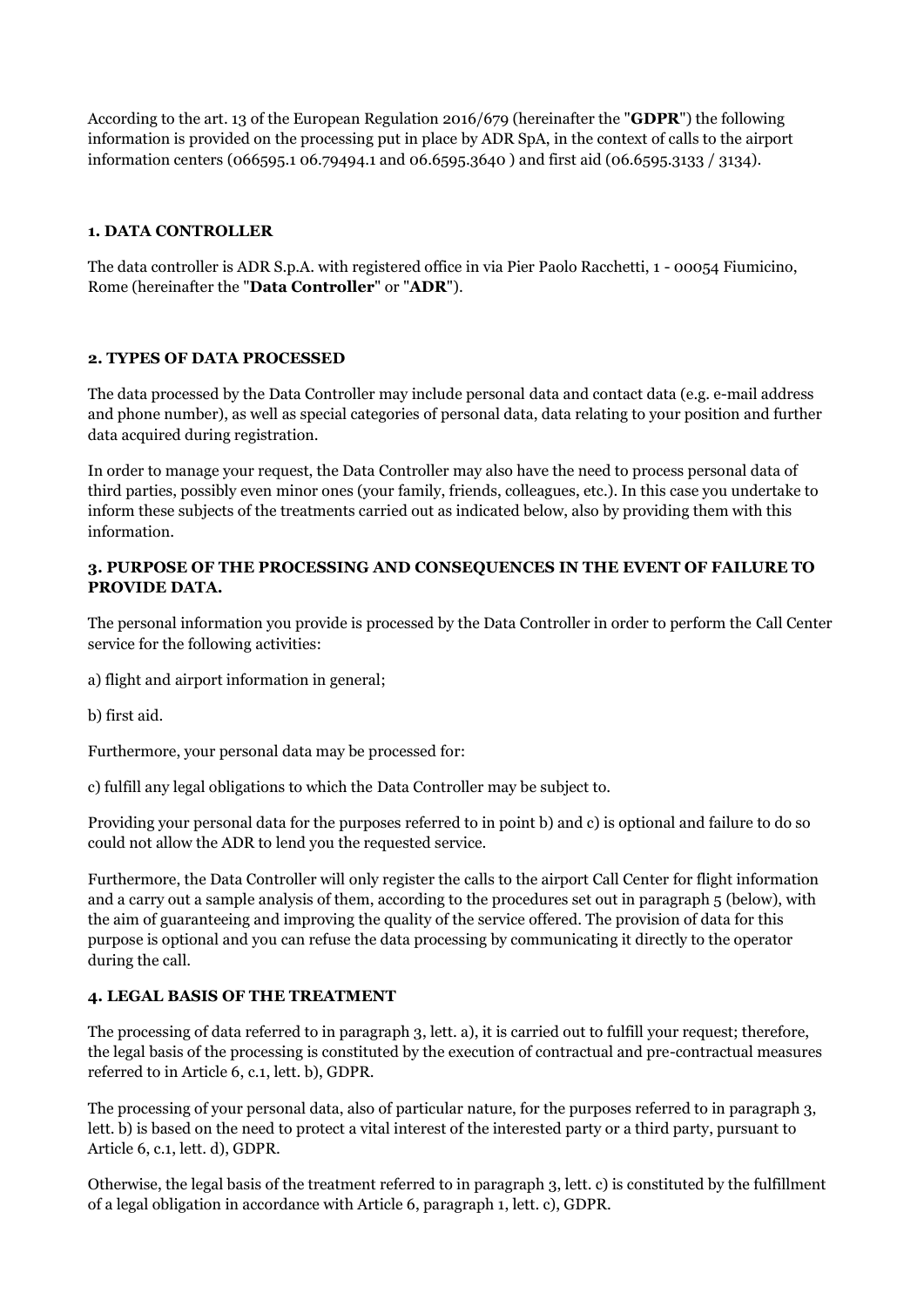With regards to the processing relating to the analysis of automated calls, the latter is carried out on the basis of the legitimate interest of the Data Controller, according to the logic made known within this information.

### **5. METHOD OF TREATMENT**

The data is processed in compliance with the regulations in force by means of manual, IT and telematic tools, with logics strictly connected to the indicated purposes, in order to guarantee the security and confidentiality of the data.

Calls will be recorded and a sample of the recordings can be analyzed, using automated tools, in order to guarantee and improve the quality of the service rendered. The Data Controller adopts the appropriate technical and organizational requirements aimed at making this treatment compliant with the relevant legislative and regulatory requirements.

### **6. DATA STORAGE TIMES**

Your personal data will be processed exclusively for the time necessary to satisfy your request. Subsequently, they can be stored in a manner that guarantees confidentiality, in accordance with the provisions of the current regulations regarding the limitation period.

With specific reference to the recording of calls for the purposes referred to in paragraph 3 above, these may be kept for a period not exceeding 6 months.

### **7. RECIPIENTS OF DATA**

For the pursuit of the aforementioned purposes, your personal data will be known by the employees and collaborators of the Data Controller, who will operate as authorized processing data.

Furthermore, the Data Controller may need to communicate your personal data to third parties and, in particular:

- AdR Tel S.p.A., appointed for this purpose as data controller, as company in charge of call center services, which in turn may use third parties (Global Remote Services S.r.l.) appointed in accordance with art. 28, GDPR.
- Authenticity.ai Corporation, appointed as data processor , for the analysis of calls recorded for the improvement of services rendered.

In fulfilling any legal obligations, your data may also be communicated by the Data Controller to the competent Public Authorities, who would act as (independent) data controllers.

In no case will your personal data be disseminated.

# **8. LOCATION OF THE CALL CENTER**

With reference to the "New regulatory provisions on call center activities Article 1, c. 243, of Law no. 232 of 2016" ADR Tel informs you to use, for all the call center services of an operator, services located in Romania.

#### **9. RIGHTS OF INTERESTED PARTIES**

Finally, we inform you that the articles 15-22, GDPR, confer on the interested parties the possibility of exercising specific rights. In particular, the interested party may obtain from the Data Controller: access, rectification, cancellation, limitation of processing, revocation of consent and portability of data concerning himself.

Furthermore, the interested party has the right to oppose the processing of data subject of this information at any time. In the event that the right of opposition is exercised, the Data Controller reserves the right not to